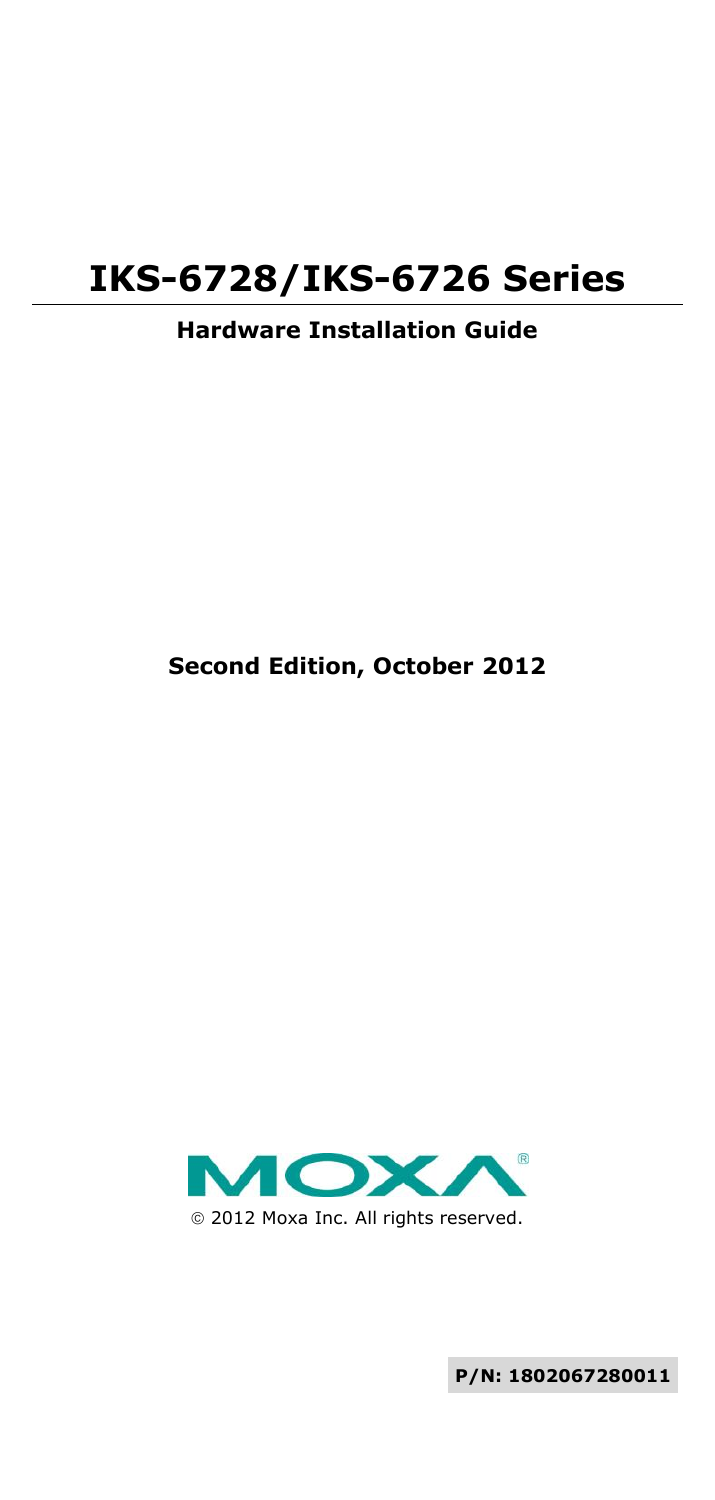# **Package Checklist**

The Moxa IKS-6728/IKS-6726 Series industrial rackmount switches are shipped with the following items. If any of these items are missing or damaged, please contact your customer service representative for assistance.

- IKS-6728 or IKS-6726 Switch
- RJ45 to DB9 console port cable
- Protective caps for unused ports
- 2 rackmount ears
- Documentation and software CD
- Hardware Installation Guide
- CD-ROM with User's Manual and SNMP MIB file
- Moxa Product Warranty Statement

#### **Panel Layouts**



- 1. Model name
- 2. System status LEDs
- 3. Reset button
- 4. Serial console port
- 5. Terminal block for relay output
- 6. USB storage port
- 7. 100/1000Base SFP port status LEDs
- 8. 10/100/1000BaseT(X) or 100/1000Base SFP combo ports
- 9. 10/100BaseT(X) ports
- 10. Fast Ethernet Interface Modules
- 11. Power sockets for AC power inputs
- 12. Terminal blocks for DC power inputs
- 13. Grounding screw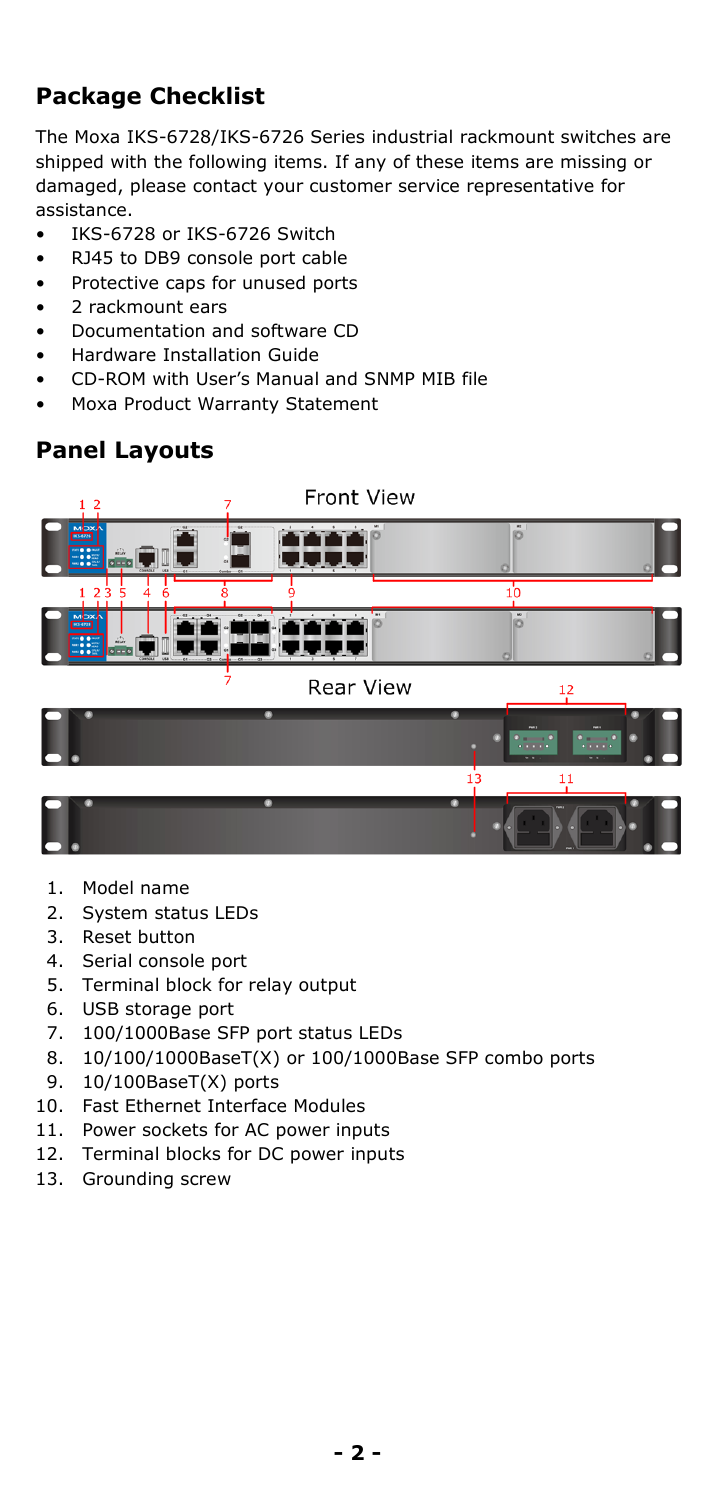### **Dimensions**



Unit = mm (inch)

## **Fast Ethernet Interface Modules (IM-6700 Series)**

| 105.6 (4.16)                 |                            |                                            |                                    |
|------------------------------|----------------------------|--------------------------------------------|------------------------------------|
| <b>יז זיז</b>                | 合<br>ò<br>(1.65)           |                                            |                                    |
| IM-6700-8TX                  | IM-6700-8SFP               | IM-6700-2MST4TX                            | IM-6700-2MSC4TX<br>IM-6700-2SSC4TX |
| $\bullet$                    | $\bullet$<br>$\bullet$<br> | .<br>$\overline{\phantom{a}}$<br>$\bullet$ | <u>o o </u>                        |
| IM-6700-6MSC<br>TM-6700-6SSC | IM-6700-6MST               | IM-6700-4MST2TX                            | IM-6700-4MSC2TX<br>IM-6700-4SSC2TX |

# **Grounding the Moxa Industrial Rackmount Switch**

Grounding and wire routing help limit the effects of noise due to electromagnetic interference (EMI). Run the ground connection from the ground screw to the grounding surface prior to connecting devices.

#### **Connecting the Power Inputs**

The IKS-6726/6728 series of switches supports both 110/220 VAC and 24/48 VDC power supplies.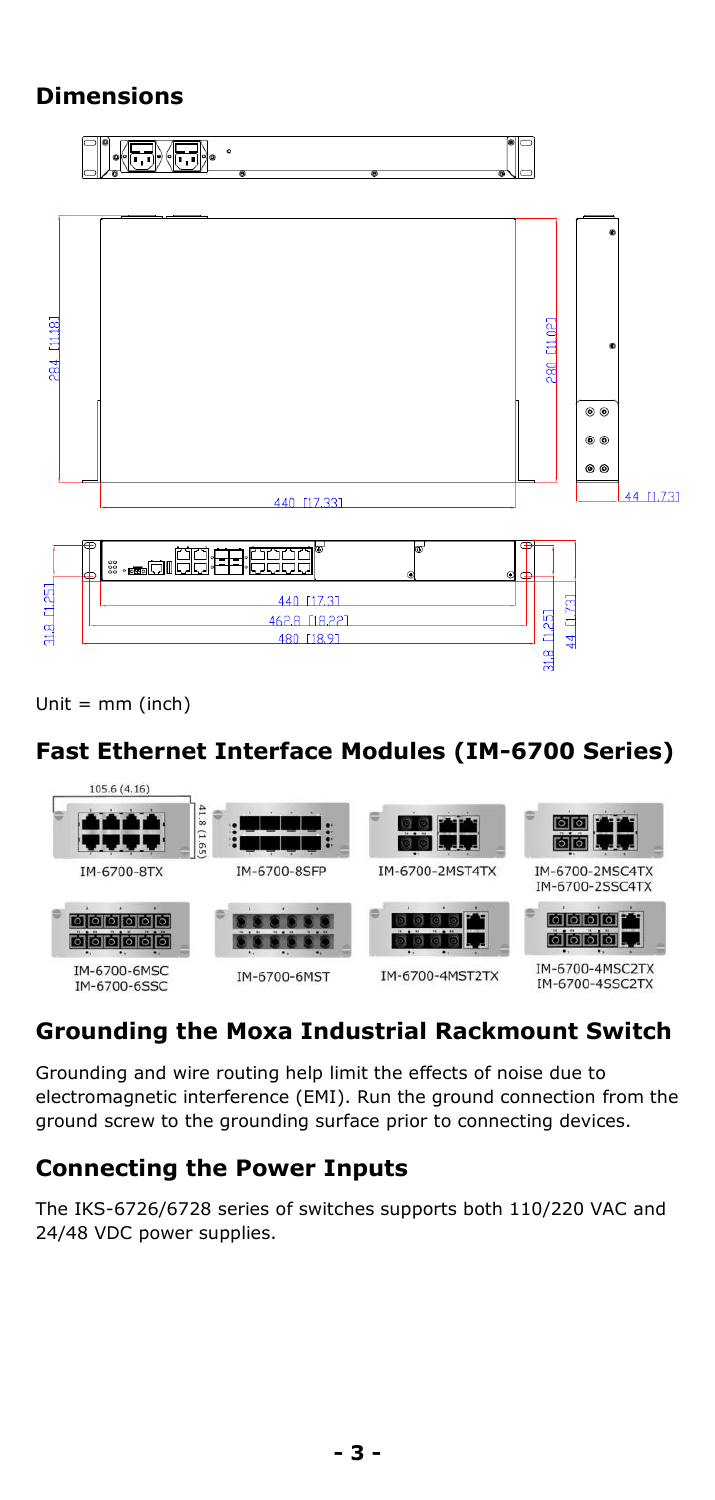## **AC Power Inlets**

The connection for PWR1 (power supply 1) and PWR2 (power supply 2) are located on the rear side (shown below). Be sure to use a standard power cord with an IEC C13 connector, which is compatible with the AC power inlet.



### **DC Power Terminal Blocks**

The connection for PWR1 (power supply 1) and PWR2 (power supply 2) are located on the rear side (shown below).



STEP 1: Insert the negative/positive DC wires into the V-/V+ terminals, respectively.

STEP 2: To keep the DC wires from pulling loose, use a small flat-blade screwdriver to tighten the wire-clamp screws on the front of the terminal block connector.

STEP 3: Insert the plastic terminal block connector prongs into the terminal block receptor.

# **Wiring the Relay Contact**

Each IKS-6726/6728 switch has one relay output.

FAULT:

The relay contact of the 2-pin terminal block connector is used to detect user-configured events. The two wires attached to the fault contacts form an open circuit when a user-configured event is triggered. If a user-configured event does not occur, the fault circuit remains closed.

# **RS-232 Connection**

The Moxa IKS-6726/6728 has one RS-232 (10-pin RJ45) console port, located on the front panel. Use either an RJ45-to-DB9 or RJ45-to-DB25 cable to connect Moxa IKS-6726/6728 console port to your PC's COM port. You may then use a console terminal program, such as Moxa PComm Terminal Emulator, to access Moxa IKS-6726/6728's console configuration utility.

# **RJ45 (10-pin) Console Port Pinouts**

|                | <b>Pin Description</b> | Pin | <b>Description</b> |
|----------------|------------------------|-----|--------------------|
|                |                        | 6   | <b>RxD</b>         |
| 2              | <b>DSR</b>             |     | <b>GND</b>         |
| 3              |                        | 8   |                    |
|                | <b>GND</b>             |     | <b>DTR</b>         |
| $\overline{5}$ | TxD                    | 10  |                    |

| Pin | <b>Description</b> |
|-----|--------------------|
| 6   | <b>RxD</b>         |
|     | GND                |
| 8   |                    |
| q   | <b>DTR</b>         |
| 10  |                    |

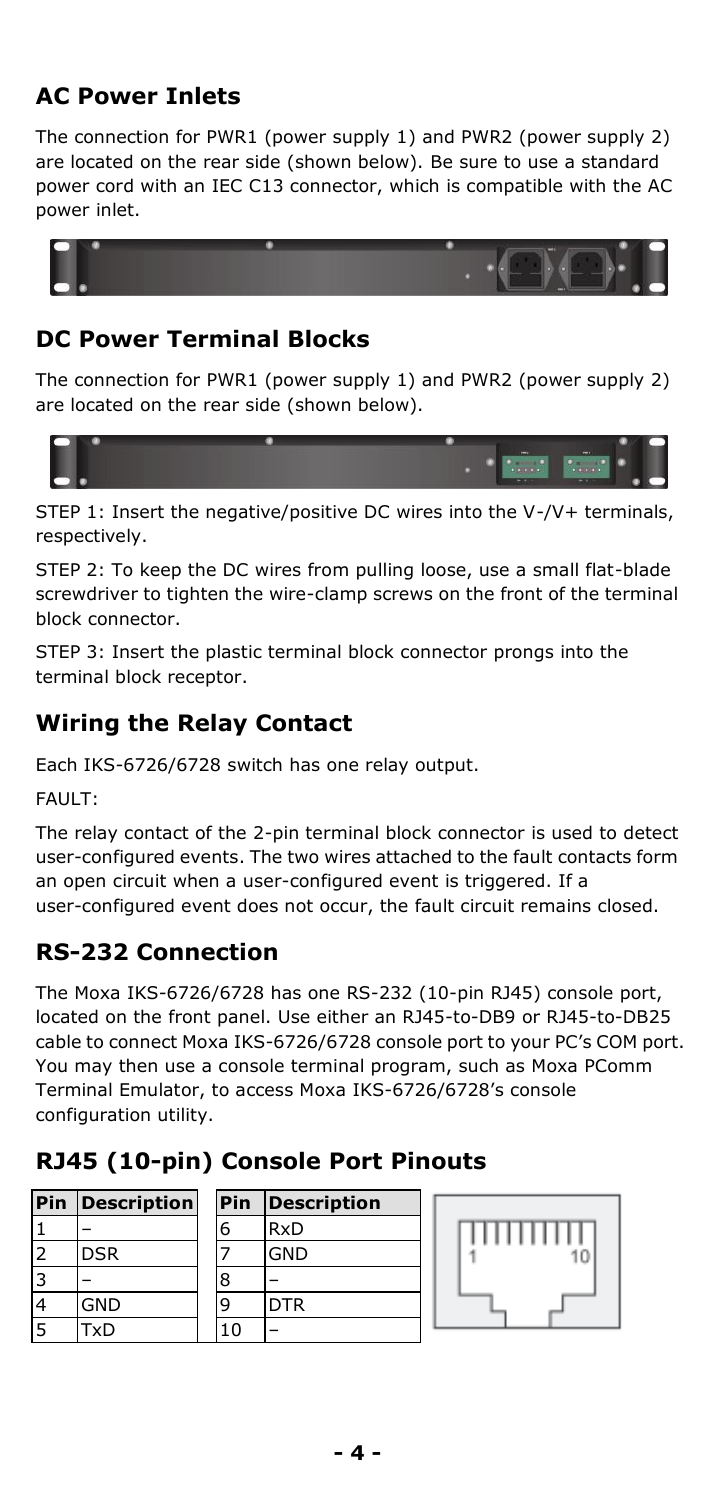#### **The Reset Button**

Depress the Reset button for five continuous seconds to load the factory default settings. Use a pointed object, such as a straightened paper clip or toothpick, to depress the Reset button. When you do so, the STATE LED will start to blink about once per second. Continue to depress the STATE LED until it begins blinking more rapidly; this indicates that the button has been depressed for five seconds and you can release the Reset button to load factory default settings.

**NOTE** DO NOT power off the switch when loading default settings

#### **LED Indicators**

The front panel of the IKS switch contains several LED indicators. The function of each LED is described in the table below.

| LED                | Color        | <b>State</b>    | <b>Description</b>                             |
|--------------------|--------------|-----------------|------------------------------------------------|
| <b>System LEDs</b> |              |                 |                                                |
| <b>STATE</b>       | <b>GREEN</b> | On              | System has passed self-diagnosis test on       |
|                    |              |                 | boot-up and is ready to run                    |
|                    |              | Blinking        | 1. System is undergoing the self-diagnosis     |
|                    |              |                 | test                                           |
|                    |              |                 | 2. Blink continuously when pressing the        |
|                    |              |                 | reset button 5 seconds to reset to factory     |
|                    |              |                 | default                                        |
|                    | <b>RED</b>   | On              | System failed self-diagnosis on boot-up.       |
| PWR <sub>1</sub>   | <b>AMBER</b> | On              | Power is being supplied to the main            |
|                    |              |                 | module's power input PWR1                      |
|                    |              | Off             | Power is not being supplied to the main        |
|                    |              |                 | module's power input PWR1                      |
| PWR <sub>2</sub>   | <b>AMBER</b> | On              | Power is being supplied to the main            |
|                    |              |                 | module's power input PWR2                      |
|                    |              | Off             | Power is not being supplied to the main        |
|                    |              |                 | module's power input PWR2                      |
| <b>FAULT</b>       | <b>RED</b>   | On              | System is in the event of failure, or is under |
|                    |              |                 | quick inspection                               |
|                    |              | Off             | System is in normal operation                  |
| MSTR/              | <b>GREEN</b> | On              | When the IKS-6726/6728 is set as the           |
| <b>HEAD</b>        |              |                 | Master of the Turbo Ring, or as the Head of    |
|                    |              |                 | the Turbo Chain                                |
|                    |              | <b>Blinking</b> | The IKS-6726/6728 has become the Ring          |
|                    |              |                 | Master of the Turbo Ring, or the Head of       |
|                    |              |                 | the Turbo Chain, after the Turbo Ring or       |
|                    |              |                 | the Turbo Chain is down                        |
|                    |              | Off             | The IKS-6726/6728 is not the Master of         |
|                    |              |                 | this Turbo Ring or is set as a Member of the   |
|                    |              |                 | Turbo Chain                                    |
| CPLR/TAIL GREEN    |              | On              | When the IKS-6726/6728 coupling function       |
|                    |              |                 | is enabled to form a back-up path, or when     |
|                    |              |                 | it's set as the Tail of the Turbo Chain        |
|                    |              | <b>Blinking</b> | When the Turbo Chain is down                   |
|                    |              | Off             | When this IKS-6726/6728 switch disables        |
|                    |              |                 | the coupling function                          |
| LED                | Color        | <b>State</b>    | <b>Description</b>                             |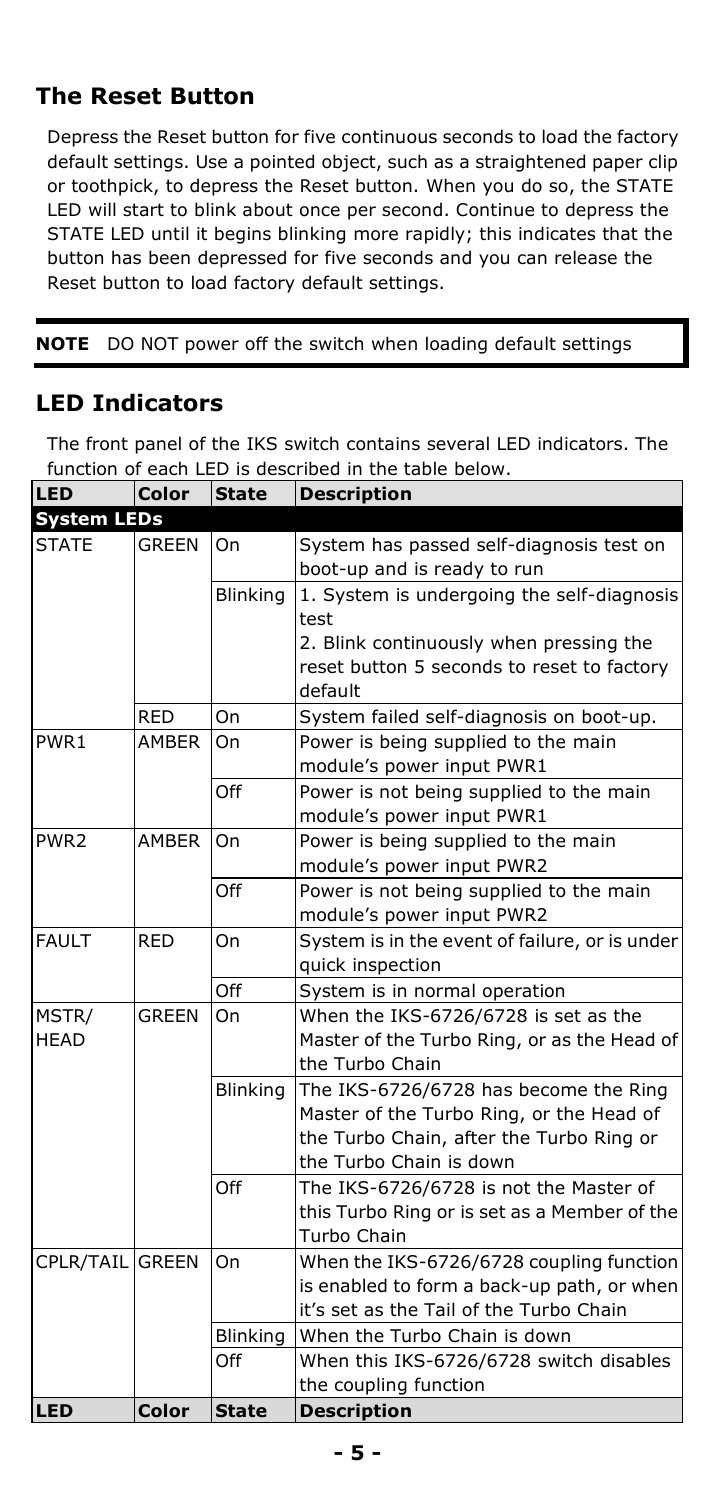| <b>Port Status LEDs</b>           |       |                 |                                                       |
|-----------------------------------|-------|-----------------|-------------------------------------------------------|
| 10/100M<br>or<br>10/100/<br>1000M | GREEN | On              | The corresponding port's link is active               |
|                                   |       | <b>Blinking</b> | The corresponding port's data is being<br>transmitted |
| (TP ports)                        |       | Off             | The corresponding port's link is inactive             |
| 100/1000                          | GREEN | On              | When the IKS-6726/6728 coupling function              |
| M (Fiber                          |       |                 | is enabled to form a back-up path, or when            |
| Optic                             |       |                 | it's set as the Tail of the Turbo Chain               |
| ports)                            |       | Blinking        | When the Turbo Chain is down                          |
|                                   |       | Off             | When this IKS-6726/6728 switch disables               |
|                                   |       |                 | the coupling function                                 |
|                                   | AMBER | On              | Fiber optic port's 100 Mbps link is active            |
|                                   |       | <b>Blinking</b> | Data is being transmitted at 100 Mbps                 |
|                                   |       | Off             | Fiber Optic port's 100 Mbps link is inactive          |
| 100M<br>(Fiber                    | GREEN | On              | The corresponding port's link is active               |
| Optic<br>ports)                   |       | <b>Blinking</b> | The corresponding port's data is being<br>transmitted |
|                                   |       | Off             | The corresponding port's link is inactive             |

# **Specifications**

| IEEE 802.3 for 10BaseT                               |
|------------------------------------------------------|
| IEEE 802.3u for 100BaseT(X) and 100BaseFX            |
| IEEE 802.3ab for 1000BaseT(X)                        |
| IEEE 802.3z for 1000BaseX                            |
| IEEE 802.3x for Flow Control                         |
| IEEE 802.1D-2004 for Spanning Tree Protocol          |
| IEEE 802.1w for Rapid STP                            |
| IEEE 802.1s for Multiple Spanning Tree Protocol      |
| IEEE 802.10 for VLAN Tagging                         |
| IEEE 802.1p for Class of Service                     |
| IEEE 802.1X for Authentication                       |
| IEEE 802.3ad for Port Trunk with LACP                |
| IGMP v1/v2, GMRP, GVRP, SNMPv1/v2c/v3, DHCP          |
| Server/Client, BootP, TFTP, SNTP, SMTP, RARP,        |
| RMON, HTTP, HTTPS, Telnet, SSH, Syslog, DHCP         |
| Option 66/67/82, EtherNet/IP, Modbus/TCP, LLDP,      |
| IEEE 1588 PTP V2, IPv6, NTP Server/Client            |
| MIB-II, Ethernet-like MIB, P-BRIDGE MIB,             |
| Q-BRIDGE MIB, Bridge MIB, RSTP MIB, RMON MIB         |
| Group 1, 2, 3, 9                                     |
| IEEE 802.3x flow control, back pressure flow control |
|                                                      |
| 8-port 10/100Base T(X)                               |
| 2 modular slots for any 8-, or 6-port Interface      |
| Modules with 10/100BaseT(X), 100BaseFX (SC/ST        |
| connector), or 100Base SFP                           |
| 2- or 4-port 10/100/1000BaseT(X) or 100/1000Base     |
| <b>SFP</b>                                           |
| RS-232 (RJ45 connector)                              |
| STATE, PWR1, PWR2, FAULT, MSTR/HEAD,                 |
|                                                      |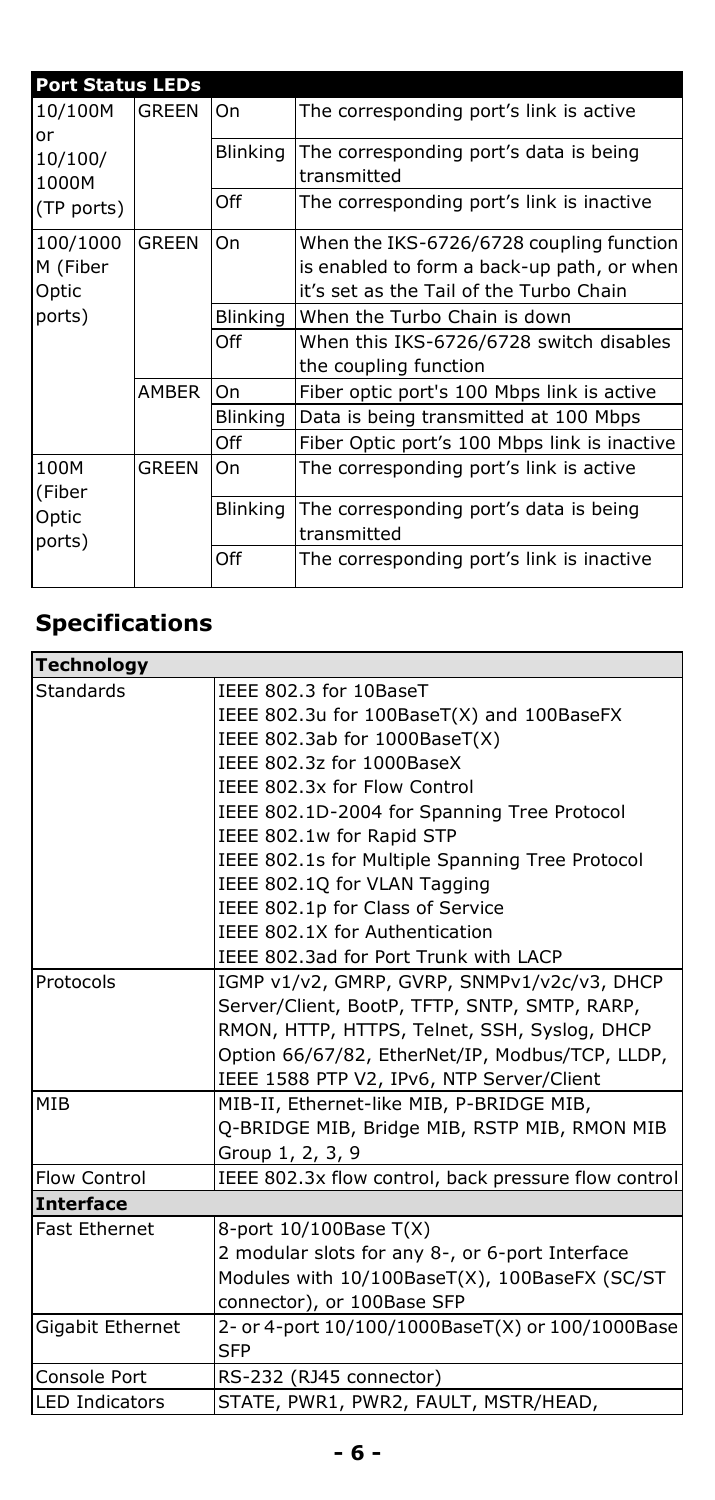|                                     | CPLR/TAIL                                            |
|-------------------------------------|------------------------------------------------------|
| Alarm Contact                       | 1 relay output with current carrying capacity of 3 A |
|                                     | @ 30 VDC or 3 A @ 240 VAC                            |
| <b>Power Requirements</b>           |                                                      |
| Input Voltage                       | 24 VDC (18 to 36 V), or 48 VDC (36 to 72 V), or      |
|                                     | 110/220 VAC (85 to 264 VAC)                          |
| <b>Input Current</b>                | Max, 0.42 A @ 24 VDC                                 |
| (without IM-6700                    | Max. 0.22 A @ 48 VDC                                 |
| modules installed)                  | Max. 0.32/0.16 A @ 110/220 VAC                       |
| <b>Overload Current</b>             | Present                                              |
| Protection                          |                                                      |
| Reverse Polarity                    | Present                                              |
| Protection                          |                                                      |
| <b>Physical Characteristics</b>     |                                                      |
| Housing                             | IP30 protection                                      |
| Dimensions                          | 440 x 44 x 280 mm (17.32 x 1.37 x 11.02 in)          |
| Weight                              | 4100 g                                               |
| Installation                        | 19" rack mounting                                    |
| <b>Environmental Limits</b>         |                                                      |
| Operating Temp.                     | -40 to 75°C (-40 to 167°F)                           |
| Storage Temp.                       | -40 to 85°C (-40 to 185°F)                           |
| <b>Ambient Relative</b>             | 5 to 95% (non-condensing)                            |
| Humidity                            |                                                      |
| <b>Standards and Certifications</b> |                                                      |
| Safety                              | UL 60950-1 (Pending), EN 60950-1 (Pending)           |
| EMI                                 | FCC Part 15 Subpart B Class A, EN 55022 Class A      |
| Rail Traffic                        | EN50121-4                                            |
| Warranty                            |                                                      |
| <b>Warranty Period</b>              | 5 years                                              |
| <b>Details</b>                      | See www.moxa.com/warranty                            |

# **Rack Mounting Instructions**

- 1. **Elevated Operating Ambient:** If installed in a closed or multi-unit rack assembly, the operating ambient temperature of the rack environment may be greater than room ambient. Therefore, consideration should be given to installing the equipment in an environment compatible with the maximum ambient temperature (Tma) specified by the manufacturer.
- 2. **Reduced Air Flow:** Installation of the equipment in a rack should be such that the amount of air flow required for safe operation of the equipment is not compromised.
- 3. **Mechanical Loading:** Mounting of the equipment in the rack should be such that a hazardous condition is not achieved due to uneven mechanical loading.
- 4. **Circuit Overloading:** Consideration should be given to the connection of the equipment to the supply circuit and the effect that overloading of the circuits might have on overcurrent protection and supply wiring. Appropriate consideration of equipment nameplate ratings should be used when addressing this concern.
- 5. **Reliable Grounding:** Reliable grounding of rack-mounted equipment should be maintained. Particular attention should be given to supply connections other than direct connections to the branch circuit (e.g. use of power strips)."